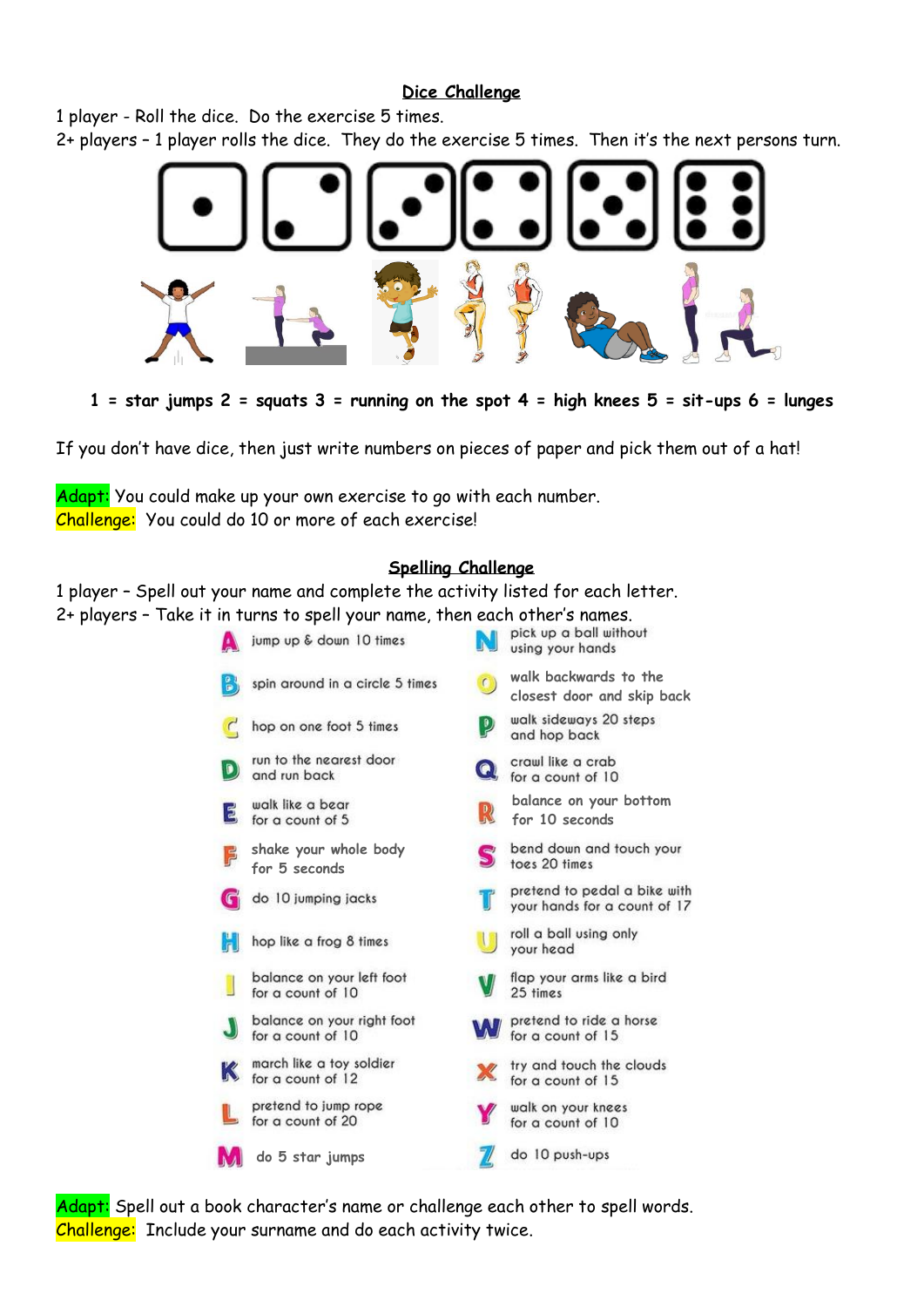## **Coin Challenge**

| P(x)<br>Number<br>of Flip | $\frac{1}{2}$ and $\frac{1}{2}$ and $\frac{1}{2}$ and $\frac{1}{2}$ are $\frac{1}{2}$ . These supports such states with $\frac{1}{2}$ and $\frac{1}{2}$ are $\frac{1}{2}$ .<br><b>Heads</b> | Tails                  |
|---------------------------|---------------------------------------------------------------------------------------------------------------------------------------------------------------------------------------------|------------------------|
| $\mathbf{1}$              | $\lambda$ $\times$ 5                                                                                                                                                                        | $\frac{1}{2} \times 5$ |
| $\overline{c}$            | $\times 7$                                                                                                                                                                                  | 鲜×7                    |
| 3                         | <b>BAX9</b>                                                                                                                                                                                 | x9                     |
| $\overline{4}$            | $\chi \times 11$                                                                                                                                                                            | $\times$ 11            |
| 5                         | $\geq$ $\times$ 13                                                                                                                                                                          | <b>Box x 13</b>        |
| 6                         | 15                                                                                                                                                                                          | 三、<br>$\times$ 15      |

1 player – Flip a coin and do the exercise. Flip the coin again and do the next exercise. 2+ players – Take it in turns take your flips. Support each other with high fives!

Adapt: Change the exercises to dance moves.

Challenge: Keep doing more flips e.g.  $7<sub>th</sub>$  flip would be 17 of an exercise!

# **30 Day Yoga Challenge**

Hold the pose of the day for 1 minute if you can.



Adapt: You could do other yoga positions you have learnt or pose like different animals. Challenge: Do more than one pose a day. When you get to the 30th pose, start from the beginning again.